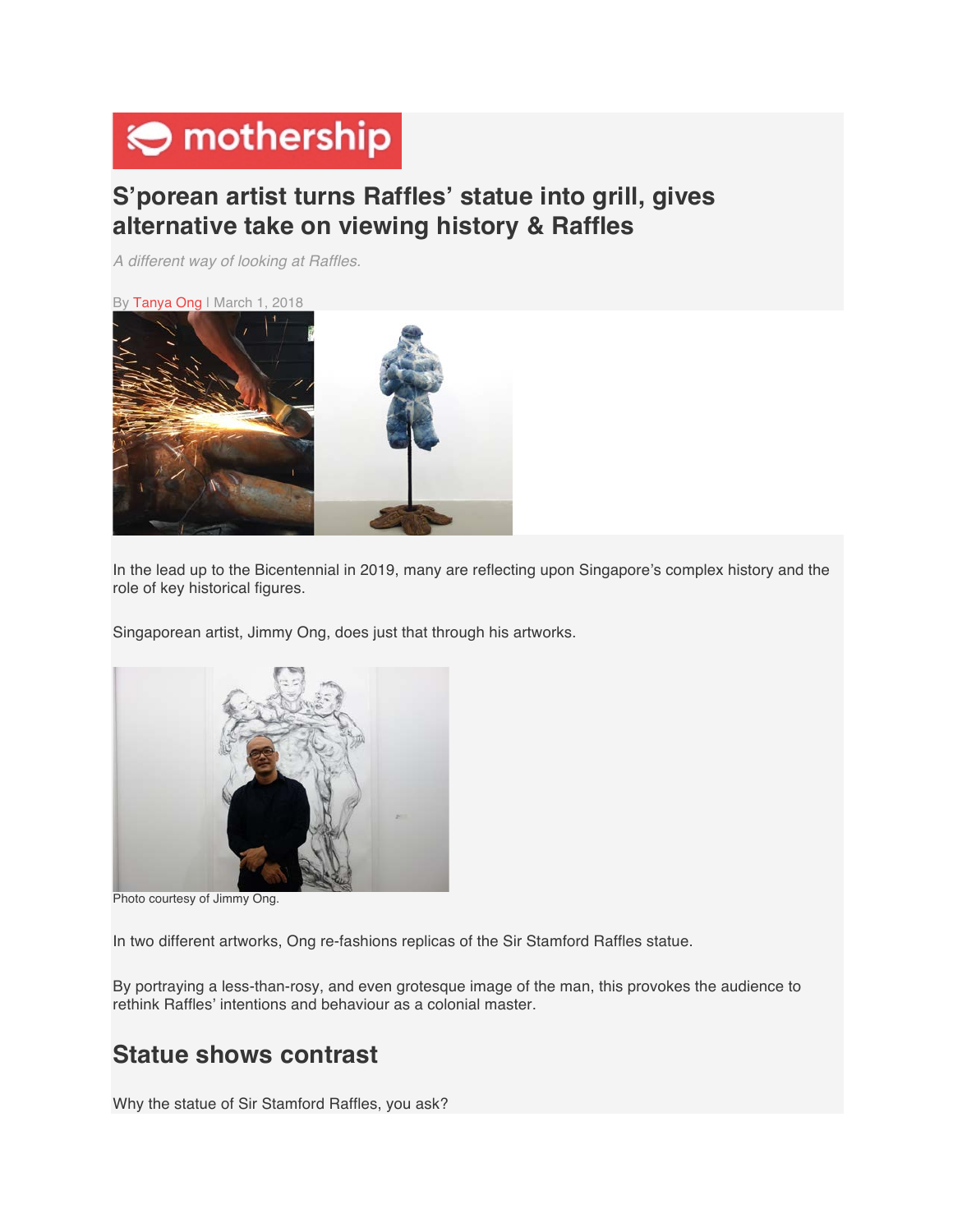Typically, after colonies gain independence, colonial statues are torn down. In Singapore, however, the reverse happens.

Currently, there are two statues of Sir Stamford Raffles in Singapore – One at Empress Place, and the other by the river at the landing site.

Raffles is seen gazing out with a resolute stance and an air of confidence, suggesting that he is a highly regarded figure in Singapore's history.



Photo from Visit Singapore.

In contrast, Ong's artworks serve to mock the stance of the statue and provide different perspectives of Raffles as a colonial master.

Here's a look at some of them.

#### **Fabric statues, cut & sewn**

A well-known piece of work by Ong is "Seamstresses' Raffleses."

The artwork consists of fabric patchwork sculptures made by the artist as well as Javanese seamstresses.

These are what some of them look like:



Photo courtesy of Jimmy Ong & FOST Gallery.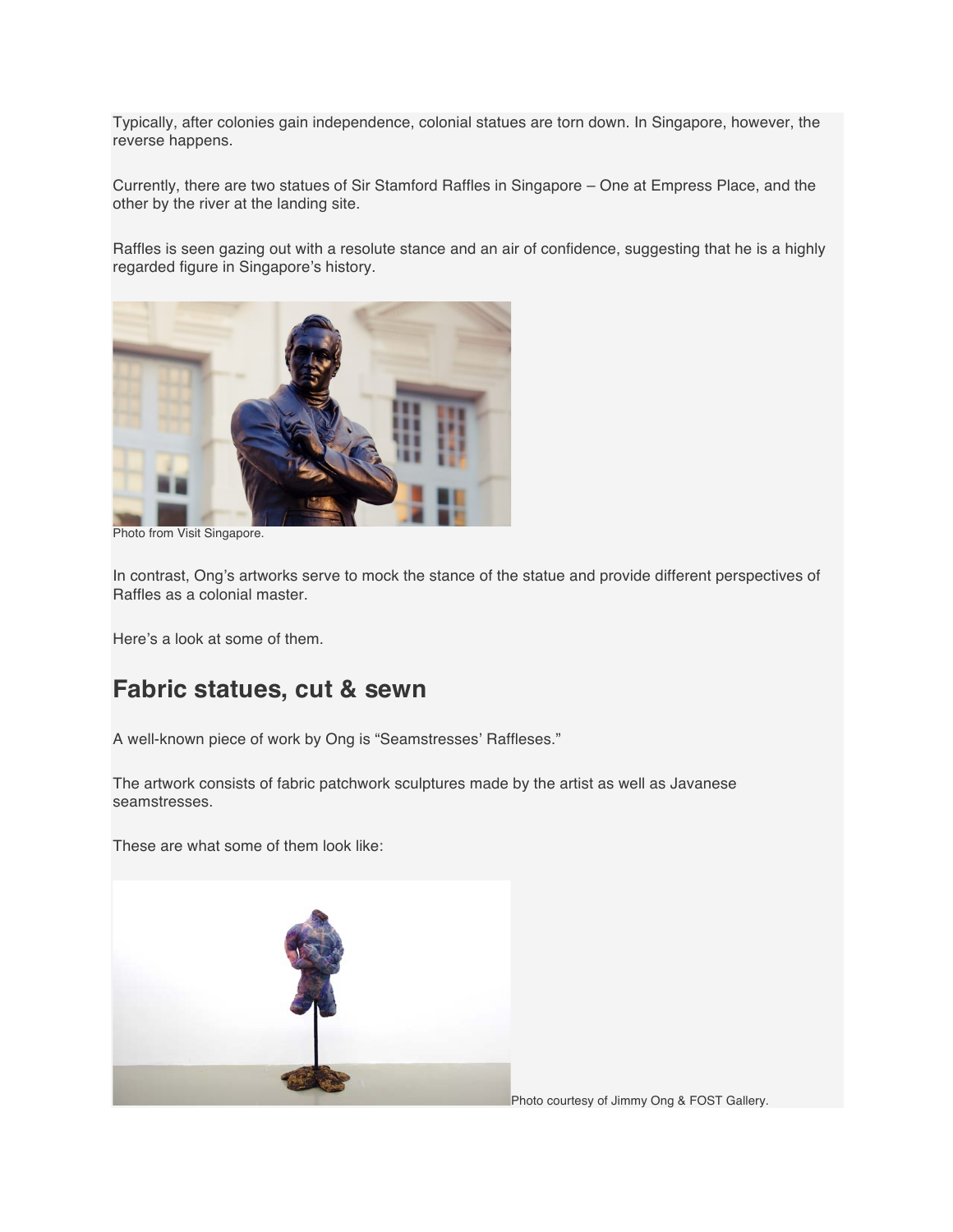

Photo courtesy of Jimmy Ong & FOST Gallery.

The process of making these sculptures – cutting, sewing, stuffing – are all forms of violence enacted as a form of vengeance against Raffles.

## **A different story in Java**

This piece, which is made with the help of Javanese seamstresses, is significant because it refers to Raffles' reputation as a villain in Java.

Before the Netherlands regained responsibility of the East Indies, Raffles looted the Javanese courts and exiled a Surakarta prince in 1812.

In Singapore however, Raffles' reputation is vastly different.

As a founder of a trading port, Raffles is seen to have set the stage for the development of modern Singapore.

## **As a grill for love letters**

In another piece of work called "Open Love Letters," a replica of the statue is sliced into half and made into a charcoal grill.